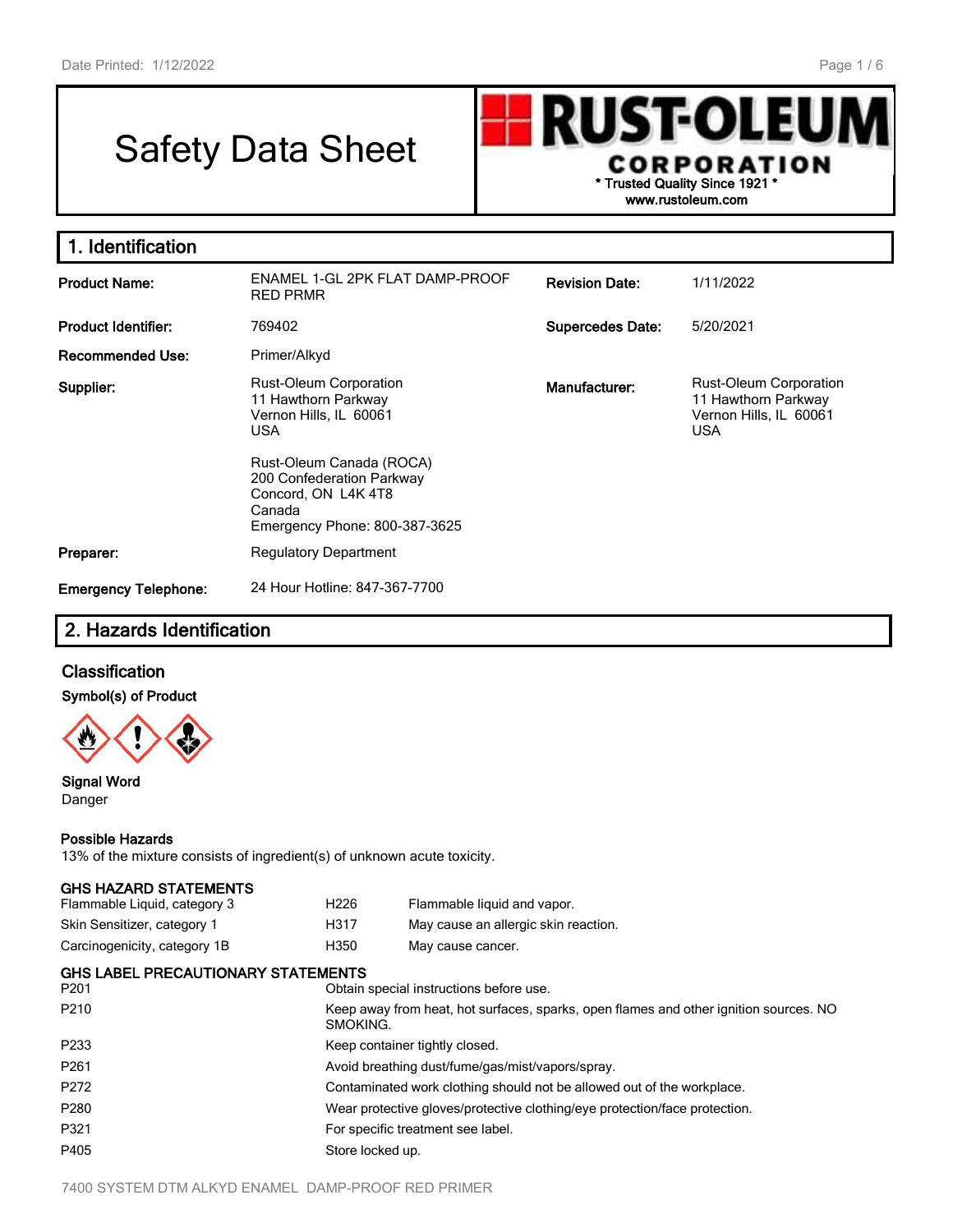| Date Printed: 1/12/2022                         | Page $2/6$                                                                                               |
|-------------------------------------------------|----------------------------------------------------------------------------------------------------------|
| P501                                            | Dispose of contents/container in accordance with local, regional and national regulations.               |
| P302+P352                                       | IF ON SKIN: Wash with plenty of soap and water.                                                          |
| P303+P361+P353                                  | IF ON SKIN (or hair): Take off immediately all contaminated clothing. Rinse skin with water/<br>shower.  |
| P308+P313                                       | IF exposed or concerned: Get medical advice/attention.                                                   |
| P333+P313                                       | If skin irritation or rash occurs: Get medical advice/attention.                                         |
| P370+P378                                       | In case of fire: Use alcohol film forming foam, carbon dioxide, dry chemical, dry sand to<br>extinguish. |
| P403+P235                                       | Store in a well-ventilated place. Keep cool.                                                             |
| <b>GHS SDS PRECAUTIONARY STATEMENTS</b><br>P240 | Ground/bond container and receiving equipment.                                                           |
| P <sub>241</sub>                                | Use explosion-proof electrical/ventilating/lighting/equipment.                                           |
| P242                                            | Use only non-sparking tools.                                                                             |
| P243                                            | Take precautionary measures against static discharge.                                                    |
| P363                                            | Wash contaminated clothing before reuse.                                                                 |

### **3. Composition / Information on Ingredients**

#### **HAZARDOUS SUBSTANCES**

| <b>Chemical Name</b>                 | CAS-No.    | <u>Wt.%</u> | <b>GHS Symbols</b>          | <b>GHS Statements</b>                        |
|--------------------------------------|------------|-------------|-----------------------------|----------------------------------------------|
| <b>Hydrotreated Light Distillate</b> | 64742-47-8 | 32          | GHS08                       | H304                                         |
| Hydrous Magnesium Silicate           | 14807-96-6 | 8.9         | Not Available               | Not Available                                |
| Zinc Phosphate                       | 7779-90-0  | 2.2         | Not Available               | Not Available                                |
| Wollastonite                         | 13983-17-0 | 1.8         | Not Available               | Not Available                                |
| Crystalline Silica / Quartz          | 14808-60-7 | 0.8         | Not Available               | Not Available                                |
| Zinc Oxide                           | 1314-13-2  | 0.5         | Not Available               | Not Available                                |
| Calcium Borate                       | 13701-64-9 | 0.4         | Not Available               | Not Available                                |
| Methyl Ethyl Ketoxime                | 96-29-7    | 0.3         | GHS05-GHS06-<br>GHS07-GHS08 | H302-312-315-317-318-331-336<br>-350-370-373 |
| Ethylbenzene                         | 100-41-4   | 0.1         | GHS02-GHS07-<br>GHS08       | H225-304-332-351-373                         |

### **4. First-Aid Measures**

**FIRST AID - EYE CONTACT:** Immediately flush eyes with plenty of water for at least 15 minutes holding eyelids open. Get medical attention. Do NOT allow rubbing of eyes or keeping eyes closed.

**FIRST AID - SKIN CONTACT:** Wash skin with soap and water. Remove contaminated clothing. Get medical attention if irritation develops or persists.

**FIRST AID - INHALATION:** Remove to fresh air. If not breathing, give artificial respiration. If breathing is difficult, give oxygen. Get immediate medical attention. Do NOT use mouth-to-mouth resuscitation. If you experience difficulty in breathing, leave the area to obtain fresh air. If continued difficulty is experienced, get medical assistance immediately.

**FIRST AID - INGESTION:** If swallowed, get medical attention.

### **5. Fire-Fighting Measures**

**EXTINGUISHING MEDIA:** Alcohol Film Forming Foam, Carbon Dioxide, Dry Chemical, Dry Sand, Water Fog

**UNUSUAL FIRE AND EXPLOSION HAZARDS:** Closed containers may explode when exposed to extreme heat due to buildup of steam. Keep containers tightly closed. Combustible liquid and vapor. No unusual fire or explosion hazards noted. 7400 SYSTEM DTM ALKYD ENAMEL DAMP-PROOF RED PRIMER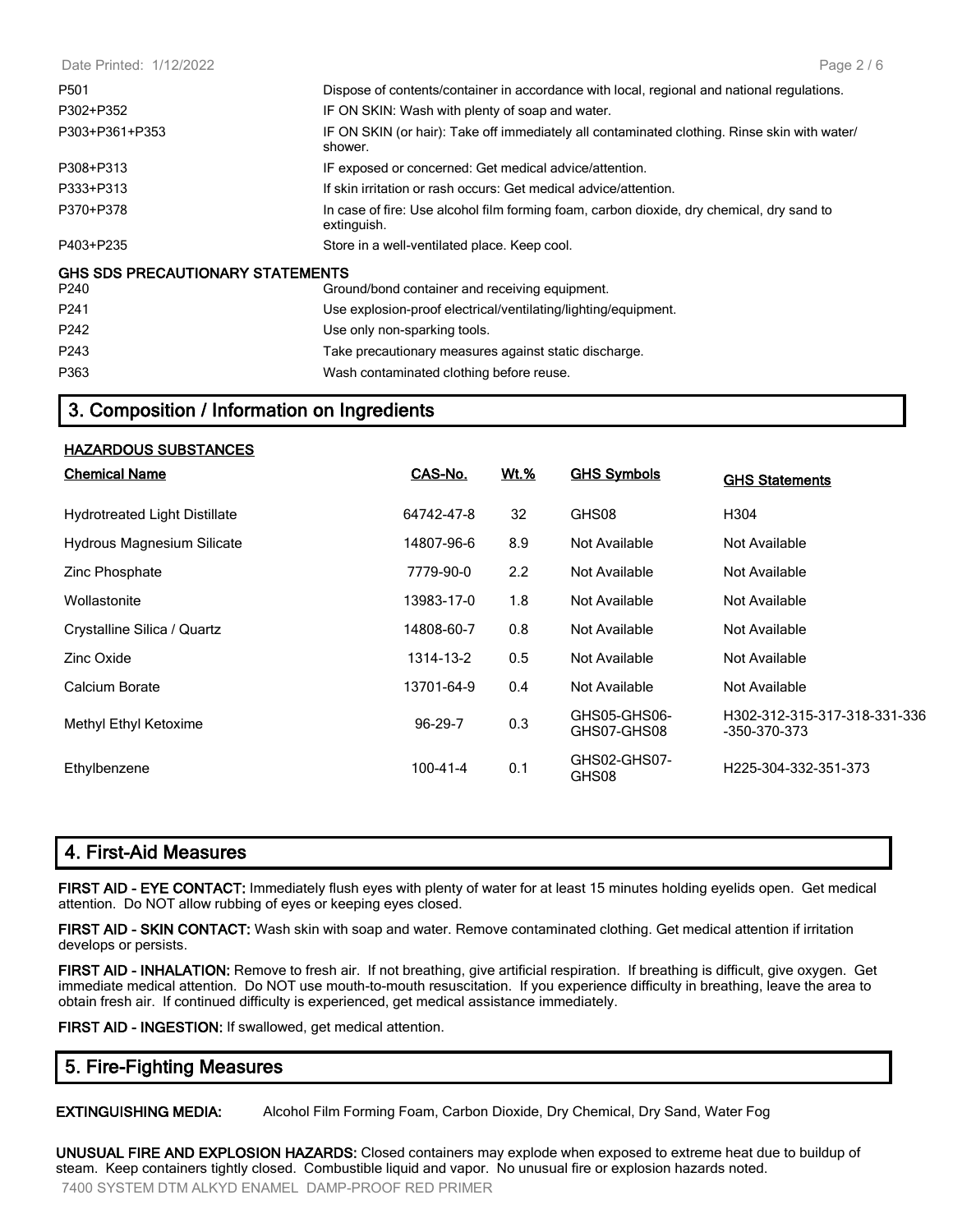**SPECIAL FIREFIGHTING PROCEDURES:** Evacuate area and fight fire from a safe distance. Use water spray to keep fire-exposed containers cool. Containers may explode when heated.

**Special Fire and Explosion Hazard (Combustible Dust):** No Information

### **6. Accidental Release Measures**

**STEPS TO BE TAKEN IF MATERIAL IS RELEASED OR SPILLED:** Remove all sources of ignition, ventilate area and remove with inert absorbent and non-sparking tools. Dispose of according to local, state (provincial) and federal regulations. Do not incinerate closed containers.

### **7. Handling and Storage**

**HANDLING:** Wash thoroughly after handling. Wash hands before eating. Remove contaminated clothing and launder before reuse. Use only with adequate ventilation. Follow all SDS and label precautions even after container is emptied because it may retain product residues. Avoid breathing fumes, vapors, or mist. Avoid contact with eyes, skin and clothing.

**STORAGE:** Keep containers tightly closed. Isolate from heat, electrical equipment, sparks and open flame. Avoid excess heat. Store in a dry, well ventilated place. Keep container tightly closed when not in use.

**Advice on Safe Handling of Combustible Dust:** No Information

| <b>Chemical Name</b>                 | CAS-No.    | Weight %<br>Less Than | <b>ACGIH TLV-</b><br>TWA | <b>ACGIH TLV-</b><br><b>STEL</b> | <b>OSHA PEL-</b><br><b>TWA</b> | <b>OSHA PEL-</b><br><b>CEILING</b> |
|--------------------------------------|------------|-----------------------|--------------------------|----------------------------------|--------------------------------|------------------------------------|
| <b>Hydrotreated Light Distillate</b> | 64742-47-8 | 35.0                  | <b>N.E.</b>              | N.E.                             | N.E.                           | N.E.                               |
| <b>Hydrous Magnesium Silicate</b>    | 14807-96-6 | 10.0                  | $2 \text{ mg/m}$         | N.E.                             | <b>N.E.</b>                    | N.E.                               |
| Zinc Phosphate                       | 7779-90-0  | 5.0                   | N.E.                     | N.E.                             | N.E.                           | N.E.                               |
| Wollastonite                         | 13983-17-0 | 5.0                   | 1 mg/m3                  | N.E.                             | N.E.                           | N.E.                               |
| Crystalline Silica / Quartz          | 14808-60-7 | 1.0                   | $0.025 \,\mathrm{mg/m3}$ | <b>N.E.</b>                      | $50 \mu g/m3$                  | N.E.                               |
| Zinc Oxide                           | 1314-13-2  | 1.0                   | $2 \text{ mg/m}$         | 10 mg/m $3$                      | $5 \,\mathrm{mq/m}$            | N.E.                               |
| Calcium Borate                       | 13701-64-9 | 1.0                   | $2 \text{ mg/m}$         | $6 \,\mathrm{mq/m}$ 3            | <b>N.E.</b>                    | N.E.                               |
| Methyl Ethyl Ketoxime                | 96-29-7    | 1.0                   | 10 ppm                   | N.E.                             | N.E.                           | <b>N.E.</b>                        |
| Ethylbenzene                         | 100-41-4   | 1.0                   | 20 ppm                   | N.E.                             | 100 ppm                        | N.E.                               |

### **8. Exposure Controls / Personal Protection**

#### **PERSONAL PROTECTION**

**ENGINEERING CONTROLS:** Use process enclosures, local exhaust ventilation, or other engineering controls to control airborne levels below recommended exposure limits. Prevent build-up of vapors by opening all doors and windows to achieve crossventilation.

**RESPIRATORY PROTECTION:** A respiratory protection program that meets OSHA 1910.134 and ANSI Z88.2 requirements must be followed whenever workplace conditions warrant a respirator's use.

**SKIN PROTECTION:** Use gloves to prevent prolonged skin contact. Nitrile or Neoprene gloves may afford adequate skin protection.

**EYE PROTECTION:** Use safety eyewear designed to protect against splash of liquids.

**OTHER PROTECTIVE EQUIPMENT:** Refer to safety supervisor or industrial hygienist for further guidance regarding types of personal protective equipment and their applications.

**HYGIENIC PRACTICES:** Wash thoroughly with soap and water before eating, drinking or smoking. Remove contaminated clothing immediately and launder before reuse.

**Engineering Measures for Combustible Dust:** No Information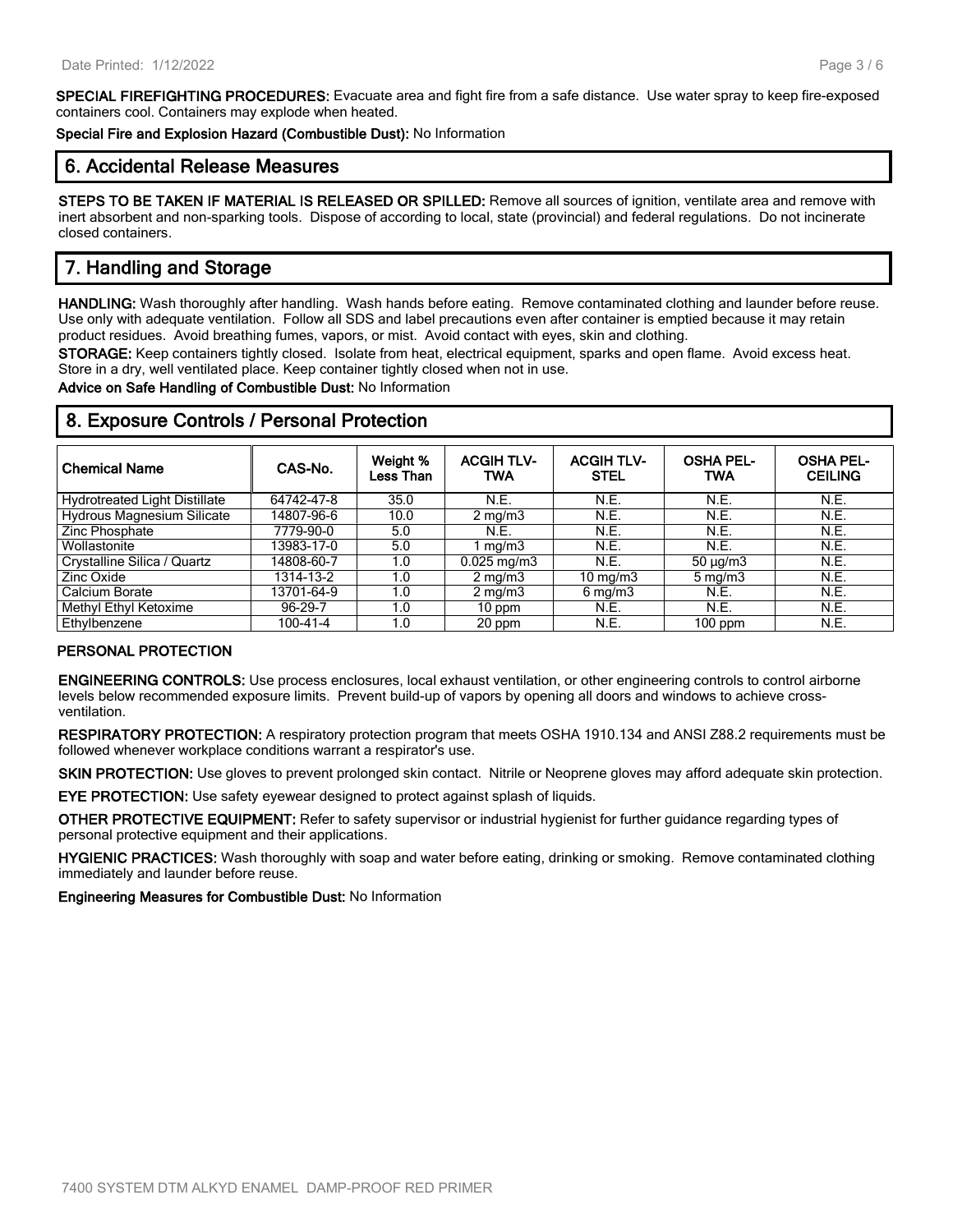### **9. Physical and Chemical Properties**

| Appearance:                 | Liguid                     | <b>Physical State:</b>            | Liguid      |
|-----------------------------|----------------------------|-----------------------------------|-------------|
| Odor:                       | Solvent Like               | <b>Odor Threshold:</b>            | N.E.        |
| <b>Specific Gravity:</b>    | 1.319                      | pH:                               | N.A.        |
| Freeze Point, °C:           | ND.                        | Viscosity:                        | N.D.        |
| <b>Solubility in Water:</b> | Negligible                 | Partition Coefficient, n-octanol/ |             |
| Decomposition Temp., °C:    | N.D.                       | water:                            | N.D.        |
| Boiling Range, °C:          | 136 - 537                  | <b>Explosive Limits, vol%:</b>    | $0.5 - 6.6$ |
| <b>Flammability:</b>        | <b>Supports Combustion</b> | Flash Point, °C:                  | 38          |
| <b>Evaporation Rate:</b>    | Slower than Ether          | Auto-Ignition Temp., °C:          | N.D.        |
| <b>Vapor Density:</b>       | Heavier than Air           | Vapor Pressure:                   | N.D.        |

(See "Other information" Section for abbreviation legend)

### **10. Stability and Reactivity**

#### **Conditions to Avoid:** No Information

**Incompatibility:** Incompatible with strong oxidizing agents, strong acids and strong alkalies.

**Hazardous Decomposition:** When heated to decomposition, it emits acrid smoke and irritating fumes. Contains solvents which may form carbon monoxide, carbon dioxide, and formaldehyde.

**Hazardous Polymerization:** Will not occur under normal conditions.

**Stability:** This product is stable under normal storage conditions.

### **11. Toxicological Information**

**EFFECTS OF OVEREXPOSURE - EYE CONTACT:** Substance causes moderate eye irritation.

**EFFECTS OF OVEREXPOSURE - SKIN CONTACT:** Substance may cause slight skin irritation.

**EFFECTS OF OVEREXPOSURE - INHALATION:** High gas, vapor, mist or dust concentrations may be harmful if inhaled. Avoid breathing fumes, spray, vapors, or mist. High vapor concentrations are irritating to the eyes, nose, throat and lungs. Prolonged or excessive inhalation may cause respiratory tract irritation. Constituents of this product include crystalline silica dust which ,if inhalable, can may cause silicosis, a form of progressive pulmonary fibrosis. Inhalable crystalline silica is listed by IARC as a group I carcinogen (lung) based on sufficient evidence in occupationally exposed humans and sufficient evidence in animals. Crystalline silica is also listed by the NTP as a known human carcinogen. Constituents may also contain asbestiform or non-asbestiform tremolite or other silicates as impurities, and above de minimus exposure to these impurities in inhalable form may be carcinogenic or cause other serious lung problems.

**EFFECTS OF OVEREXPOSURE - INGESTION:** Irritating to the nose, throat and respiratory tract. Harmful if swallowed.

**EFFECTS OF OVEREXPOSURE - CHRONIC HAZARDS:** Reports have associated repeated and prolonged occupational overexposure to solvents with permanent brain and nervous system damage. Contains Calcium Silicate (Wollastonite), which is an IARC 3 Agent "unclassifiable as to carcinogenicity to humans" via inhalation. Inhalation exposure to Calcium Silicate is not anticipated through brush application nor normal use. Calcium Silicate is NOT classified as a carcinogen by NIOSH, ACGIH, NTP nor OSHA. IARC lists Ethylbenzene as a possible human carcinogen (group 2B).

**PRIMARY ROUTE(S) OF ENTRY:** Eye Contact, Ingestion, Inhalation, Skin Absorption, Skin Contact

#### **ACUTE TOXICITY VALUES**

| CAS-No.    | <b>Chemical Name</b>                 | Oral LD50       | Dermal LD50        | Vapor LC50     |
|------------|--------------------------------------|-----------------|--------------------|----------------|
| 64742-47-8 | <b>Hydrotreated Light Distillate</b> | >5000 mg/kg Rat | >2000 mg/kg Rabbit | >5000 mg/L Rat |
| 14807-96-6 | <b>Hydrous Magnesium Silicate</b>    | 6000            | N.E.               | 30             |
| 7779-90-0  | Zinc Phosphate                       | >5000 mg/kg Rat | N.E.               | N.F.           |
| 14808-60-7 | Crystalline Silica / Quartz          | 5500 mg/kg Rat  | 5500               | 100 $mq/L$     |
| 1314-13-2  | Zinc Oxide                           | >5000 mg/kg Rat | >2000 mg/kg Rat    | N.F.           |
| $96-29-7$  | Methyl Ethyl Ketoxime                | 930 mg/kg Rat   | 1100 mg/kg Rabbit  | >4.83 mg/L Rat |
| 100-41-4   | Ethylbenzene                         | 3500 mg/kg Rat  | 15400 mg/kg Rabbit | 17.4 mg/L Rat  |

N.E. - Not Established

### **12. Ecological Information**

**ECOLOGICAL INFORMATION:** Product is a mixture of listed components.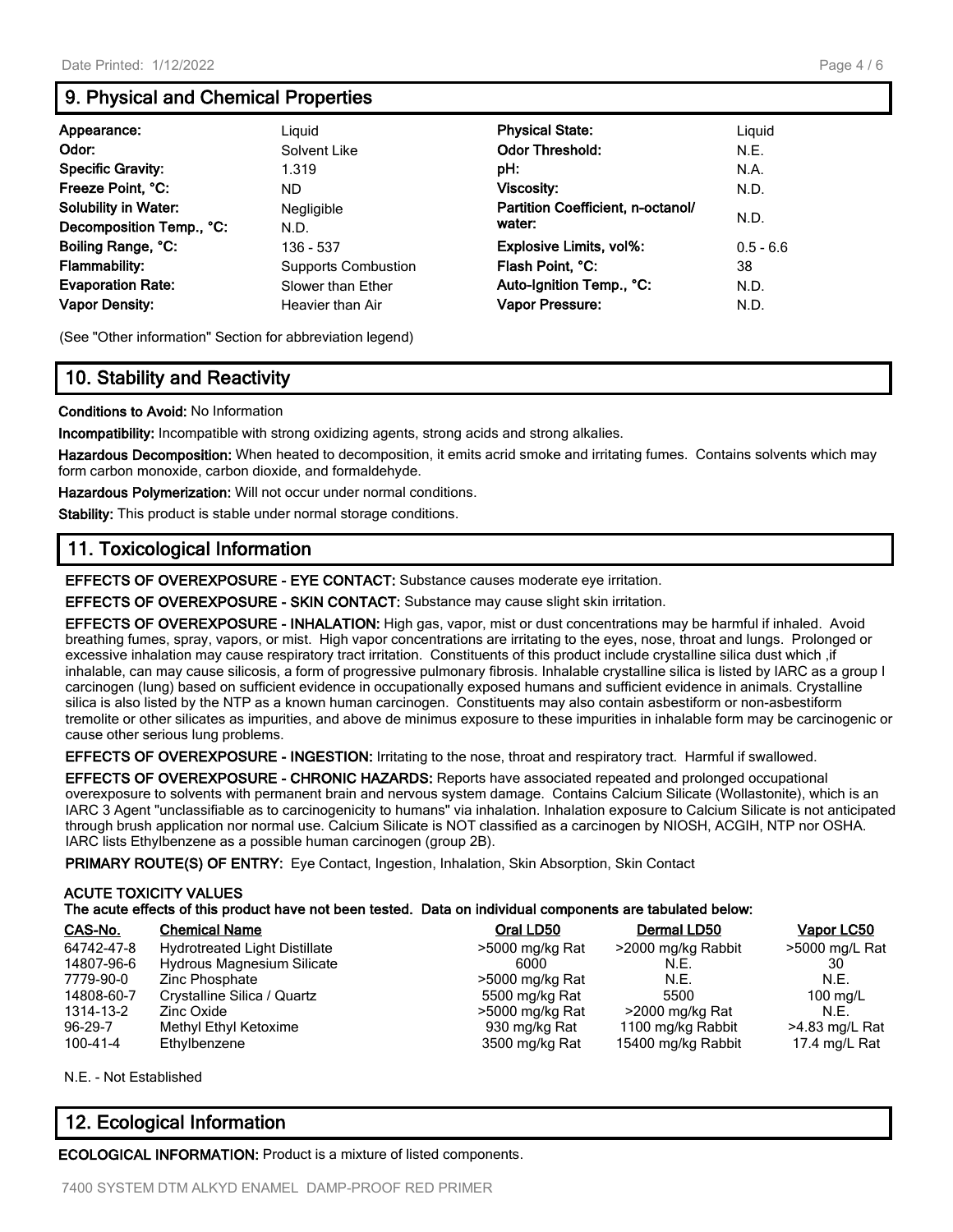### **13. Disposal Information**

**DISPOSAL INFORMATION:** Dispose of material in accordance to local, state, and federal regulations and ordinances. Do not incinerate closed containers.

### **14. Transport Information**

| <b>UN Number:</b>            | Domestic (USDOT) | International (IMDG) | Air (IATA) | <b>TDG (Canada)</b> |
|------------------------------|------------------|----------------------|------------|---------------------|
|                              | N.A.             | 1263                 | 1263       | N.A.                |
| <b>Proper Shipping Name:</b> | Not Regulated    | Paint                | Paint      | Not Regulated       |
| <b>Hazard Class:</b>         | N.A.             | 3                    | 3          | N.A.                |
| <b>Packing Group:</b>        | N.A.             | Ш                    | Ш          | N.A.                |
| <b>Limited Quantity:</b>     | No               | Yes                  | Yes        | No                  |

### **15. Regulatory Information**

### **U.S. Federal Regulations:**

#### **CERCLA - SARA Hazard Category**

This product has been reviewed according to the EPA 'Hazard Categories' promulgated under Sections 311 and 312 of the Superfund Amendment and Reauthorization Act of 1986 (SARA Title III) and is considered, under applicable definitions, to meet the following categories:

Flammable (gases, aerosols, liquids, or solids), Carcinogenicity, Respiratory or Skin Sensitization

#### **SARA Section 313**

This product contains the following substances subject to the reporting requirements of Section 313 of Title III of the Superfund Amendment and Reauthorization Act of 1986 and 40 CFR part 372:

| <b>Chemical Name</b> | CAS-No.        |
|----------------------|----------------|
| Zinc Phosphate       | 7779-90-0      |
| Zinc Oxide           | 1314-13-2      |
| Aluminum Oxide       | 1344-28-1      |
| Ethylbenzene         | $100 - 41 - 4$ |

#### **Toxic Substances Control Act**

This product contains the following chemical substances subject to the reporting requirements of TSCA 12(b) if exported from the United States:

No TSCA 12(b) components exist in this product.

### **U.S. State Regulations:**

#### **California Proposition 65**

WARNING: WARNING: Cancer and Reproductive Harm - www.P65Warnings.ca.gov.